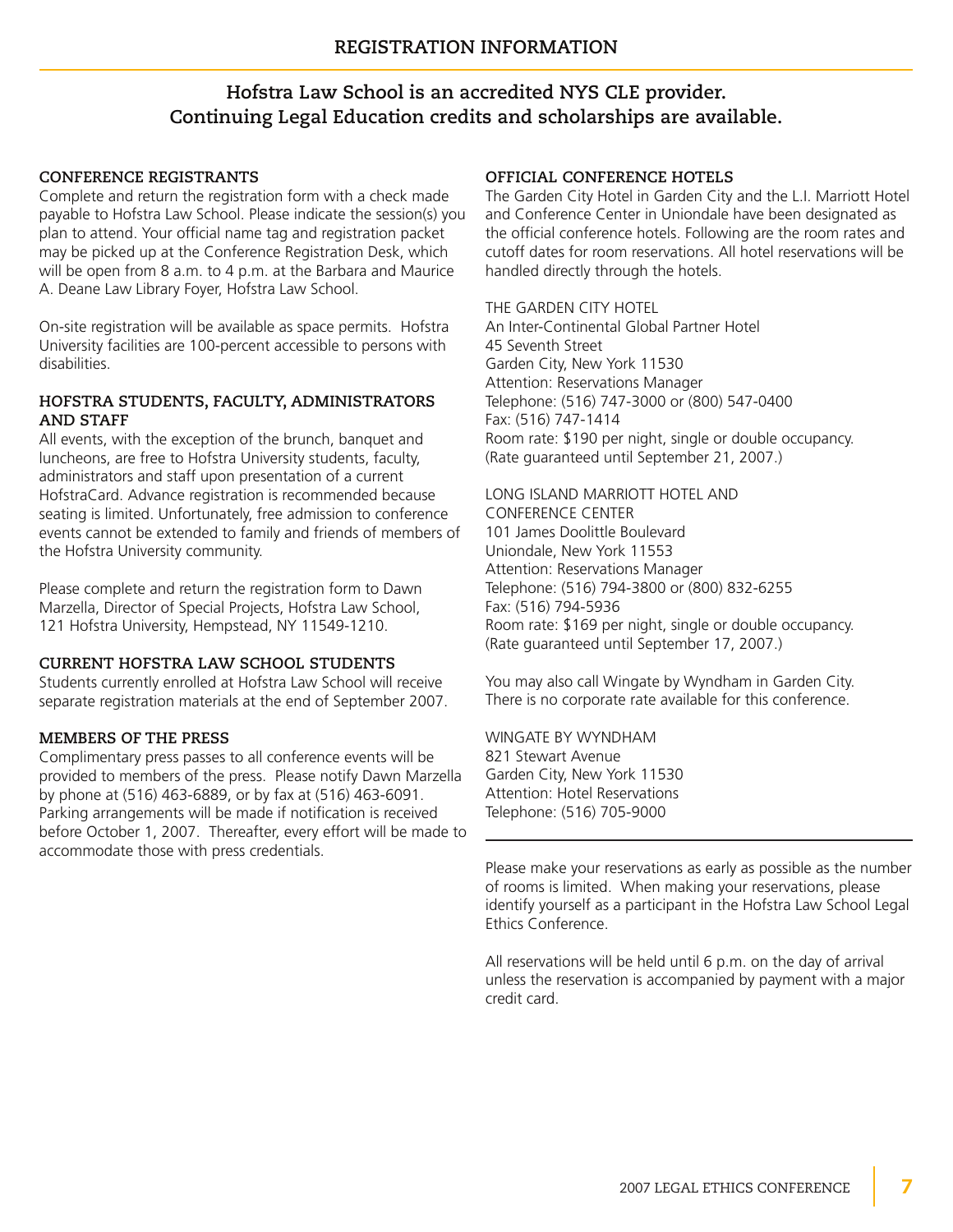Early Registration

*Registration forms postmarked by Friday, September 28, 2007, are entitled to a 10-percent discount.* Full conference fee includes all conference events and meals (excluding the banquet, with the exception of Category I attendees).

\*On Tuesday, October 16, Hofstra Law School graduates will be admitted to all conference events at no charge.

|                                                                                                                                                                                                                                                                      |      | <b>Full Conference</b> | <b>Individual Day</b> |  |
|----------------------------------------------------------------------------------------------------------------------------------------------------------------------------------------------------------------------------------------------------------------------|------|------------------------|-----------------------|--|
| <b>CATEGORY I</b><br>Law professors<br>Attorneys in private practice<br>Members of the general public                                                                                                                                                                |      | $$475*$                | \$125                 |  |
| <b>CATEGORY II</b><br>Disciplinary counsel<br>Government lawyers<br>Bar Association staff/employees<br>Public interest / non profit / Legal Aid lawyers                                                                                                              |      | \$195                  | \$75                  |  |
| <b>CATEGORY III</b><br>Hofstra Law School graduates<br>Senior citizens (over 65)<br>Must include copy of Medicare card<br>Non-Hofstra students<br>Must include copy of valid school ID                                                                               |      | \$100                  | \$50                  |  |
| Current Hofstra students, faculty and staff **<br>Must include copy of current HofstraCard<br>(does not include meals or banquet)                                                                                                                                    |      | <b>NO FEE</b>          |                       |  |
| *Full conference fee includes banquet for category I attendees.<br>** If you are a current Hofstra student or staff member and would like to attend the brunch on Sunday,<br>or the luncheon on Monday or Tuesday, there will be additional fees as indicated below: |      |                        |                       |  |
| <b>Brunch</b><br>Sunday, October 14, 2007                                                                                                                                                                                                                            | \$15 |                        |                       |  |
| <b>Luncheon and Address</b><br>Monday, October 15, 2007                                                                                                                                                                                                              | \$15 |                        |                       |  |
| <b>Luncheon and Address</b>                                                                                                                                                                                                                                          | \$15 |                        |                       |  |

Tuesday, October 16, 2007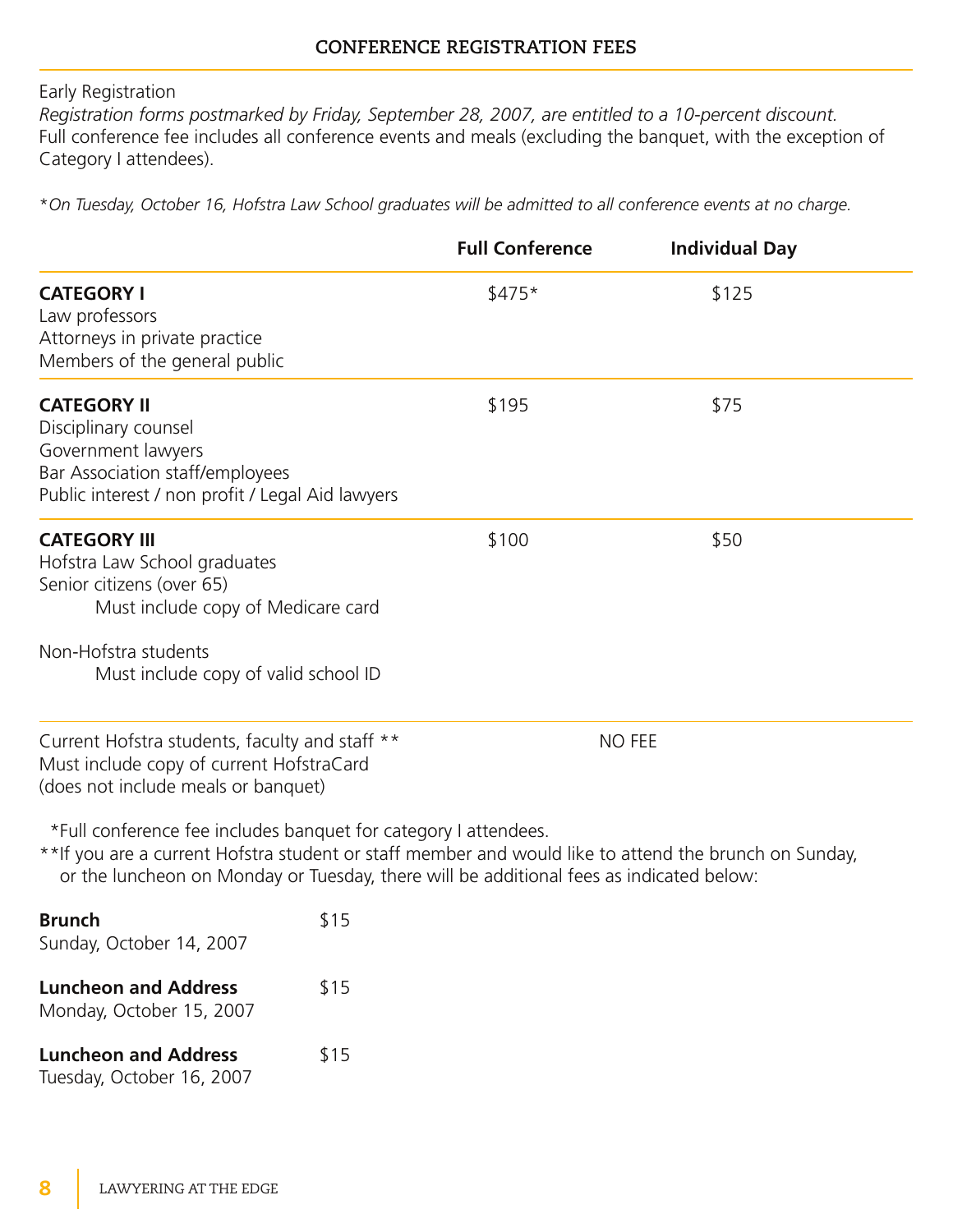# **LOCATION OF HOFSTRA UNIVERSITY**

Hofstra University is located in Hempstead, Long Island, New York, about 25 miles east of New York City, less than an hour away by train or automobile. The campus is located approximately 30 minutes by car from either John F. Kennedy International Airport or LaGuardia Airport.

## **BY CAR**

From Eastern Long Island: Take Northern State Parkway to Meadowbrook Parkway South (exit 31A), or Southern State Parkway to Meadowbrook Parkway North (exit 22N). Continue on Meadowbrook Parkway to exit M4 (Hempstead Turnpike). Follow Hempstead Turnpike (Route 24) west to Hofstra, approximately 1 ½ miles.Turn left on California Avenue and continue for about 1/4 mile. The Law School will be on the right.

From New York City: Take the Long Island Expressway to exit 38, Northern State Parkway, to Meadowbrook Parkway South (exit 31A), or Southern State Parkway to Meadowbrook Parkway North (exit 22N). Continue on Meadowbrook Parkway to exit M4 (Hempstead Turnpike). Follow Hempstead Turnpike (Route 24) west to Hofstra, approximately 1  $\frac{1}{2}$  miles. Turn left on California Avenue and continue for about 1/4 mile. The Law School will be on the right.

### **TRANSPORTATION FROM AIRPORTS**

Please call for reservations in advance: Horizon Transportation Service Personalized Transportation Service (516) 438-4891

U.S. Limousine and Car Service Personalized Transportation Service (516) 352-2225 or (800) 962- 2827

**NOTE: There are no official fares charged by New York City yellow cabs between the airports and the Hofstra campus. Please confirm charges with driver before starting your trip.**

#### **TRANSPORTATION VIA THE LIRR:**

The Long Island Rail Road (LIRR) has frequent commuter service to the Hempstead Station from Pennsylvania Station, located at 34th Street and 7th Avenue, New York City, and Flatbush Avenue Station in Brooklyn, New York. From the Hempstead Station use either the Hofstra University courtesy bus that meets every train at the Hempstead Station or a local taxi service to the Hofstra campus.

All Island Transportation (516) 481-1111

Ollie's Airport Service (516) 437-0505, (516) 352-6633, or (718) 229-5454

Pub Taxi Service (516) 481-0675

Please return completed registration form on or before October 5, 2007, to: **Dawn Marzella** Director of Special Projects Hofstra Law School 121 Hofstra University

Hempstead, NY 11549-1210

# **Please make check(s) payable to Hofstra Law School.**

Registration fees are refundable until October 5, 2007. Thereafter, registration fees are nonrefundable.

Limited space is available. However, if conditions permit, there will be on-site registration on a first-come, first-served basis.

> For more information, please contact Dawn Marzella at Hofstra Law School, Phone (516) 463-6889; Fax (516) 463-6091 E-mail: lawethics@hofstra.edu

> For 24-hour information, call the HOFSTRA EVENTS LINE at (516) 463-5533.

Visit **www.law.hofstra.edu/EthicsConference** for more information.